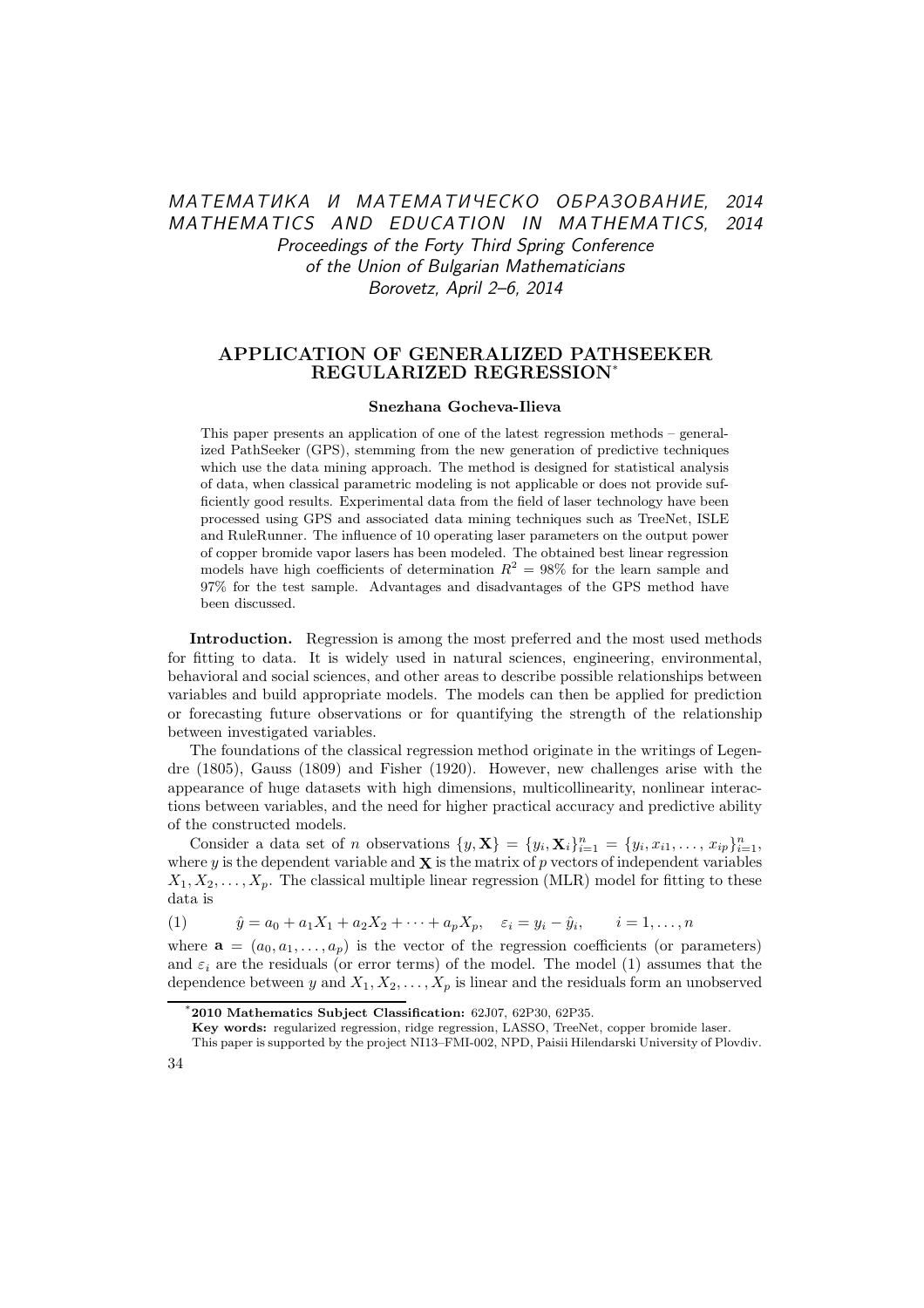random variable. The dependent variable  $y$  is also called response and the independent variables are called predictors or regressors. The problem is to determine the estimates aˆ of the regression coefficients which minimize a given loss function.

Usually the loss function is taken as a mean squared error (MSE)

(2) 
$$
L(y, \hat{y}) = \sum_{i=1}^{n} (y_i - \hat{y}_i)^2 / n.
$$

In this case a unique solution exits, known as ordinary least squared (OLS) regression model.

In practice, the application of classical regression exhibits many problems. The main of these are: the fulfilling of the theoretical assumptions of the method, including the requirement of the normal distribution of the response, determination of the substantial predictors to include in the model, lack of external knowledge (because all data are used for the model construction), appearance of unstable solutions in the case of multicollinearity and more.

To overcome these problems many other types of regression methods and techniques, parametric and nonparametric ones have been developed. An overview of the current state and the capabilities of regression and predictive statistical techniques, including of data mining methods, can be found, for example, in [1–3].

Alternative approaches to constructing useful regression models based on linear combinations of the form (1) include the well-known ridge regression, developed in [4], and the least absolute shrinkage and selection operator (Lasso) regression [5], as well as their generalizations as elastic net family [6], and other methods. These methods are based on the use of the penalized coefficient estimation. This usually introduces a bias into the estimation, but leads to reduced variability of the estimate.

One of the latest regression methods is the generalized PathSeeker (GPS) regularized regression, entirely oriented towards algorithmization and extensive computer calculations. GPS is a new generation statistical method, developed by Jerome Friedman in 2008 [7] and implemented in the spring of 2013 as part of the software package Salford Predictive Modeler [8, 9]. Despite its high performance, as a linear regression technique, the GPS method is sensitive to the distribution of data. To improve its applicability, GPS is used in combination with additional techniques such as TreeNet, known also as ensemble of boosted trees, Importance Sampled Learning Ensembles (ISLE) and RuleLearner [10–12].

In this paper the GPS is applied to construct and analyze an empirical model in the area of laser physics. Experimental data have been studied for a family of copper bromide (CuBr) lasers, developed in the Georgi Nadjakov Institute of Solid State Physics, Bulgarian Academy of Sciences [13]. Based on these data, various statistical models were built in [14] by using multiple linear regression, principal component regression, nonlinear regression and multivariate adaptive regression splines (MARS). In the recent papers [15, 16] high quality models have been built and examined using the MARS and CART (Classification and Regression Trees) methods [17, 18].

In this study we first construct a GPS model by using the initial variables similarly to classical regression. The second type of model is constructed on the basis of the ensemble of the trees, generated by TreeNet. For the compression of the trees and postprocessing additional techniques such as ISLE and RuleLearner have been applied. A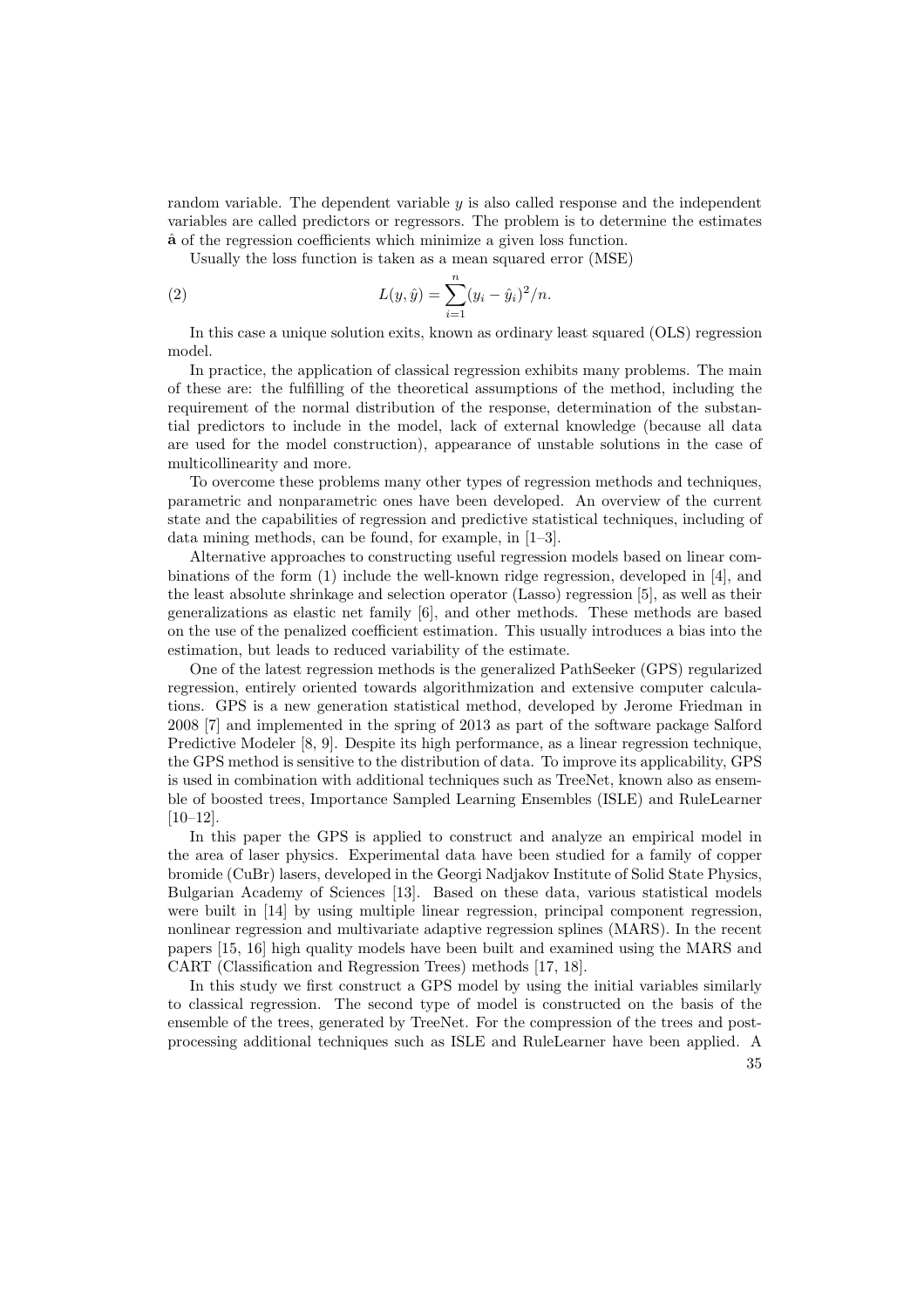comparison between the best GPS models obtained and the classical stepwise multiple linear regression model is presented.

The GPS models are built by means of the Salford Predictive Modeler software [8] and the stepwise regression model is obtained by using the SPSS statistical package [19].

1. Brief introduction of the regularized regression methods and GPS regression. The standard regularized modeling aims to find a regression equation (1) for fitting to data by solving the following optimization problem for the regression coefficients

(3) 
$$
\hat{\mathbf{a}}(\lambda) = \operatorname*{argmin}_{\mathbf{a}} \left[ \widehat{R}(\mathbf{a}) + \lambda P(\mathbf{a}) \right]
$$

where  $R(a)$  is the empirical loss function, selected among different error criteria (e.g. MSE in (2)),  $P(\mathbf{a})$  is a penalty function and  $\lambda > 0$  is the regularization parameter. In ridge regression [4] the penalty function is selected as  $P(\mathbf{a}) = \sum_{j=0}^{p} a_j^2$ . The other wellknown method is the Lasso method, which uses  $P(\mathbf{a}) = \sum_{j=0}^{p} |a_j|$ . In the extended power family [7] the penalty function is generalized to the form  $P(\mathbf{a}) = P_{\gamma}(\mathbf{a}) = \sum_{j=0}^{p} |a_j|^{\gamma}$ ,  $0 \leq \gamma \leq 2$ . For  $\gamma = 1$  one obtains the above mentioned Lasso regression, which allows to introduce variables sparingly and generate reasonably sparse solutions. For  $\gamma = 2$ it is Ridge regression, which allows the sparing introduction of variables and generates reasonably sparse solutions. The Ridge regression contributes to estimating stabilization in the presence of extreme multicollinearity. The difference between Lasso and ridge regression is that in ridge regression, as the penalty is increased, all parameters are reduced while still remaining non-zero, while in Lasso, increasing the penalty will cause more and more of the parameters to be driven to zero.

Further extension in terms of penalty function is represented by the elastic net family as the combination [6]:

(4) 
$$
P_{\beta}(\mathbf{a}) = \sum_{j=1}^{p} (\beta - 1) a_j^2 / 2 + (2 - \beta) |a_j|, \quad 1 \le \beta \le 2,
$$

where  $\beta$  is the coefficient of elasticity, which is further extended with a suitable formula for  $0 \le \beta < 1$  [7].

Other similar methods have been proposed for different penalties in (3), along with minimization methods. Algorithmically, the model coefficients are found by seeking the minimum (3), for example by using the gradient descend method (see [7]).

With the GPS method, the abovementioned methods are generalized and the problem of calculation complexity has been resolved through sequential path search directly in the parameter space under a given penalty  $P(a)$  without solving the optimization problem at each step. Especially, for all a the penalty function has to satisfy the condition

(5) 
$$
\left\{\frac{\partial P(\mathbf{a})}{\partial |a_j|} > 0\right\}_1^p.
$$

The class (5) includes as a special case the families of power and elastic net penalties, as well as all known penalties of the same type. The meta-logic of the GPS algorithm and illustrative examples with analysis are given in [7].

The GPS regularized regression is designed to handle continuous or binary data and builds high-quality linear models in the usual form (1) producing a number of paths (classes) of regression. GPS is implemented in Salford Predictive Modeler software as a very fast forward stepping algorithm with a specialized variable selection procedure 36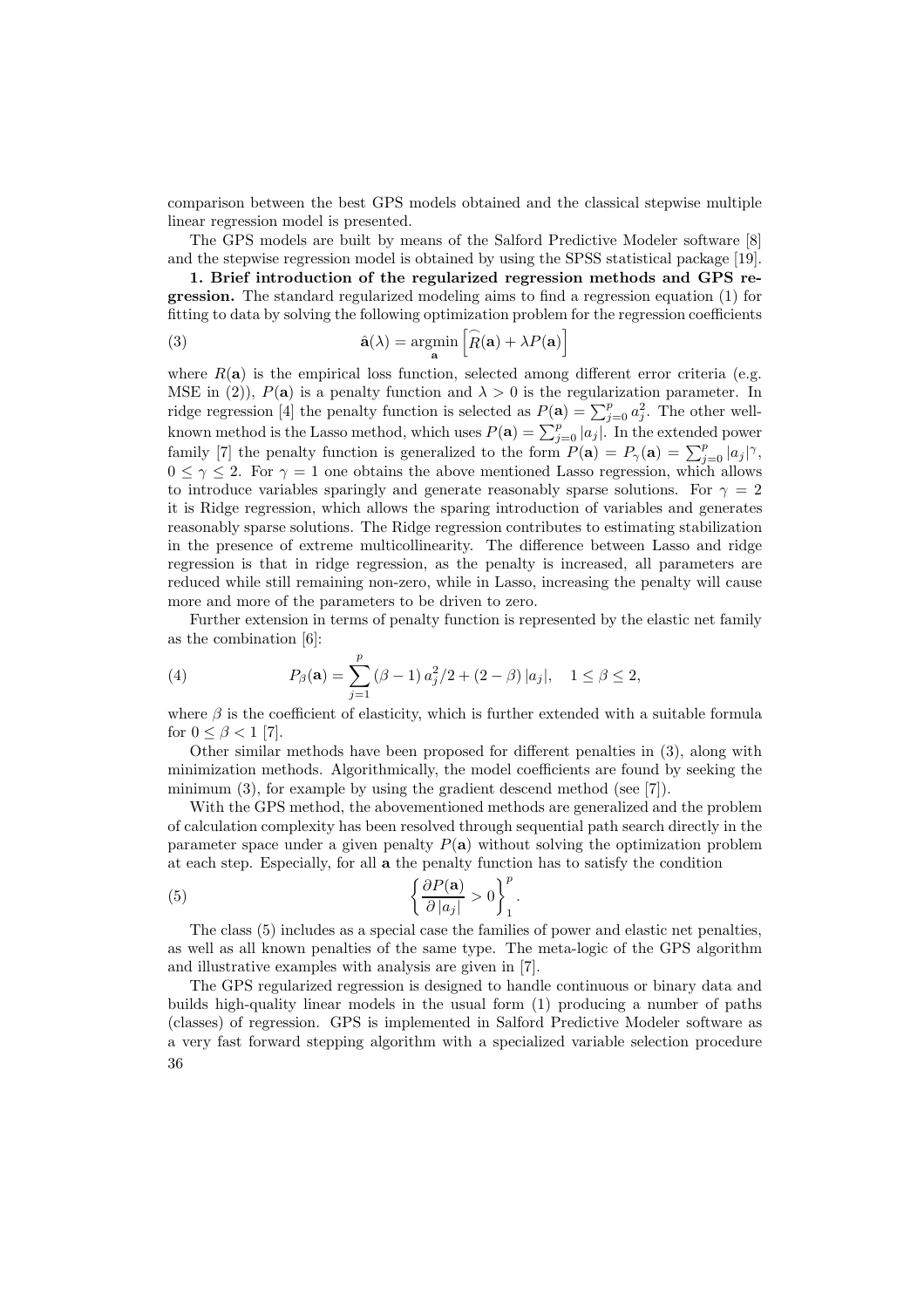[8]. There is generated a collection of models by constructing a path based on selected predictors  $\bf{X}$  as a sequence of iterations (steps) in the space of coefficients. This includes zero coefficient model, sequence of 1-variable models, sequence of 2-variable models, etc. At every step a new variable selected to fulfill a complex of criteria is added, or the coefficient of some model variable is adjusted. The quality of models is achieved using a number of commonly used goodness-of-fit measures for learn and test samples as the coefficient of determination  $R^2$ , MSE, etc.

Despite its advantages, the GPS has some limitations [7]. As a linear regression technique it is sensitive to data distribution. The method does not provide automatic discovery of nonlinearities, interactions between predictors, or a missing values handling feature. In practice, the use of GPS as a data mining engine is highly efficient in combination with model simplification techniques mentioned above. The basic one among them is TreeNet stochastic gradient boosting, which is applied for preprocessing the data in order to obtain more adequate predictors, based on the generated trees. This technique is designed to handle both regression and classification problems. The original model, produced by TreeNet is an ensemble of hundreds or even thousands of small trees  $T_i(\mathbf{X})$ (normally with 2 to 6 terminal nodes) in the form

(6) 
$$
\tilde{y} = y^0 + b_1 T_1(\mathbf{X}) + b_2 T_2(\mathbf{X}) + \cdots + b_M T_M(\mathbf{X}).
$$

where M is the number of trees. Usually, for the least square loss criterion (2),  $y^0 = \bar{y}$ (mean value of  $y$ ), which gives an initial model. Then using this response all the residuals  $g_i^0 = y_i - y_i^0$ ,  $(i = 1, 2, ..., n)$  are computed. At any current stage of construction of the next tree, respectively the next model, a random sample is drawn from the learn data and the tree built by using current residuals from the response as dependent variables. The original TreeNet model combines all trees with equal coefficients. A more detailed description of the algorithm is given in [10]. In essence every tree can be considered as a new variable transformation represented by a continuous variable as a function of inputs. Furthermore, every node (internal or terminal) can also be represented as a dummy variable. These variables are then used by GPS as predictor variables.

In fact, many of the obtained trees are usually equal or have very similar structure. The compression of the TreeNet model can be performed using the ISLE algorithm by removing redundant trees. The coefficients of the models (6) are then adjusted by the GPS method. The RuleLearner algorithm has to be applied as a post-processing technique which selects the most influential subset of nodes, thus further reducing model complexity. Different combinations of these methods can also be carried out to obtain the best model for fitting to data.

2. Description of experimental data for CuBr laser. We will model the data of CuBr laser. The development of this type of lasers continues to be topical [13]. This is due to the fact that in the visible range (wavelengths 510.6 nm and 578.2 nm), these lasers operate at highest output power and have unique properties. One of the important technological objectives is the development of new laser devices of this type with enhanced output power. In particular, statistical modeling supports the investigation of the influence of the main laser operating parameters (laser tube geometry, input power, neutral gas pressure, etc.) on output laser power and allows predictions to be made.

We consider data of 10 input basic variables which determine the CuBr laser operation:  $D$  (mm) – inner diameter of the laser tube,  $DR$  (mm) – inner diameter of the rings,  $L$ 37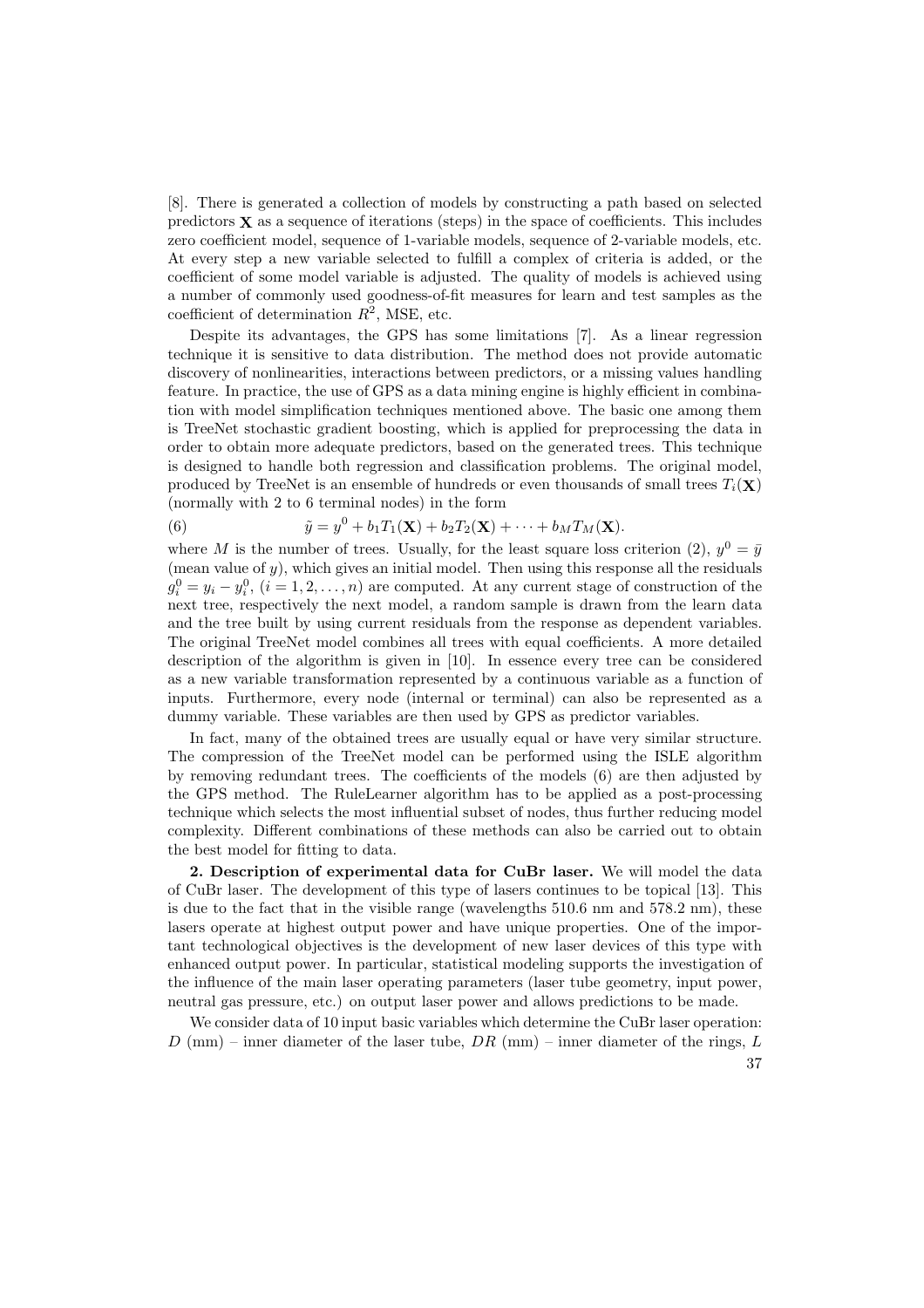$(cm)$  – electrode separation (length of the active area),  $PIN$  (kW) – input electrical power,  $PRF$  (KHz) – pulse repetition frequency,  $PNE$  (Torr) – neon gas pressure,  $PH2$ (Torr) – hydrogen gas pressure,  $PL$  (kW/cm) – specific electrical power per unit length, C (nF) – equivalent capacity of the condensation battery,  $TR$  ( ${}^{\circ}$ C) – temperature of CuBr reservoirs. The response variable is  $Pout (W)$  – output laser power. The data are of historical type. The sample size is  $n = 387$ . Here we have to mention the complexity, long duration and high cost of each conducted experiment. A detailed description of the laser device, the data and their sources are given in [13, 14].

It can be mentioned that although the general population is assumed to be normally distributed, the available data, and especially the response variable  $Pout$ , is not normally distributed. Also high multicollinearity exists between some of the independent variables [14]. This way, the statistical analysis of the considered data set requires application of appropriate statistical techniques to direct the experiments aimed at further development of the copper bromide laser devices.

3. Construction of GPS model using the 10 initial predictors. We first construct the model by applying the GPS method with the initial 10 independent variables and the dependent variable  $Pout$ . When desiring to build a model, we need to set up the basic control parameters of the selected analysis method. The model setup procedure includes the selection of elasticities (given in the brackets): Compact  $(0.0)$ , Lasso  $(1.0)$ , Ridged Lasso  $(1.1)$  and Ridge regression  $(2.0)$ , where the Compact method with elasticity 0.0 is similar to the stepwise multiple regression. There can be selected the volumes of the learn and test samples, penalty constrains, different regression performance evaluation criteria, path controls as a maximum number of the steps and a maximum number of the points in the path and others. As a rule, all variables are standardized before processing to equalize their influence in the model. Also, if necessary, some procedures for handling outliers and missing values could be adjusted. The confidence bounds for the best model are usually established at level 0.05 or at another given level.

For our model we choose the analysis method GPS with all types of penalties, MSE and the coefficient of determination  $R^2$  as main regression performance criteria, and a significance level of 0.05. The learn sample is chosen as 80% or 319 randomly selected cases and the test sample is the remaining 20% or 68 of the whole investigated sample. Other controls are stated by default.

The obtained best GPS model is Lasso (1.0) or GPS with elasticity  $\beta = 1$ . The coefficients of the best model are given in the second column of Table 1.

It can be observed that only 4 coefficients are substantially non-zero, the remaining 6 coefficients are small and are taken to be zero in the optimal model. In the 3rd column are given the values of the variable importance of the four non-zero coefficients in the model. The input electric power  $PIN$  has the biggest influence, followed by  $C, PH2$ and  $PL$ . This result is in very good agreement with other type of statistical models. obtained for instance in [15, 16]. In the last two columns there are given the coefficients of the classical stepwise multiple linear regression and their significance. Excluding the insignificant constant and excluded variable  $PH2$ , the values of other available regression coefficients are similar to these in the optimal GPS model. We have to give here the coefficient of determination of the classical stepwise MLR model, which is  $R^2 = 0.931$ (see also Fig. 1a)).

The main selected criteria for model performance are the coefficient of determination 38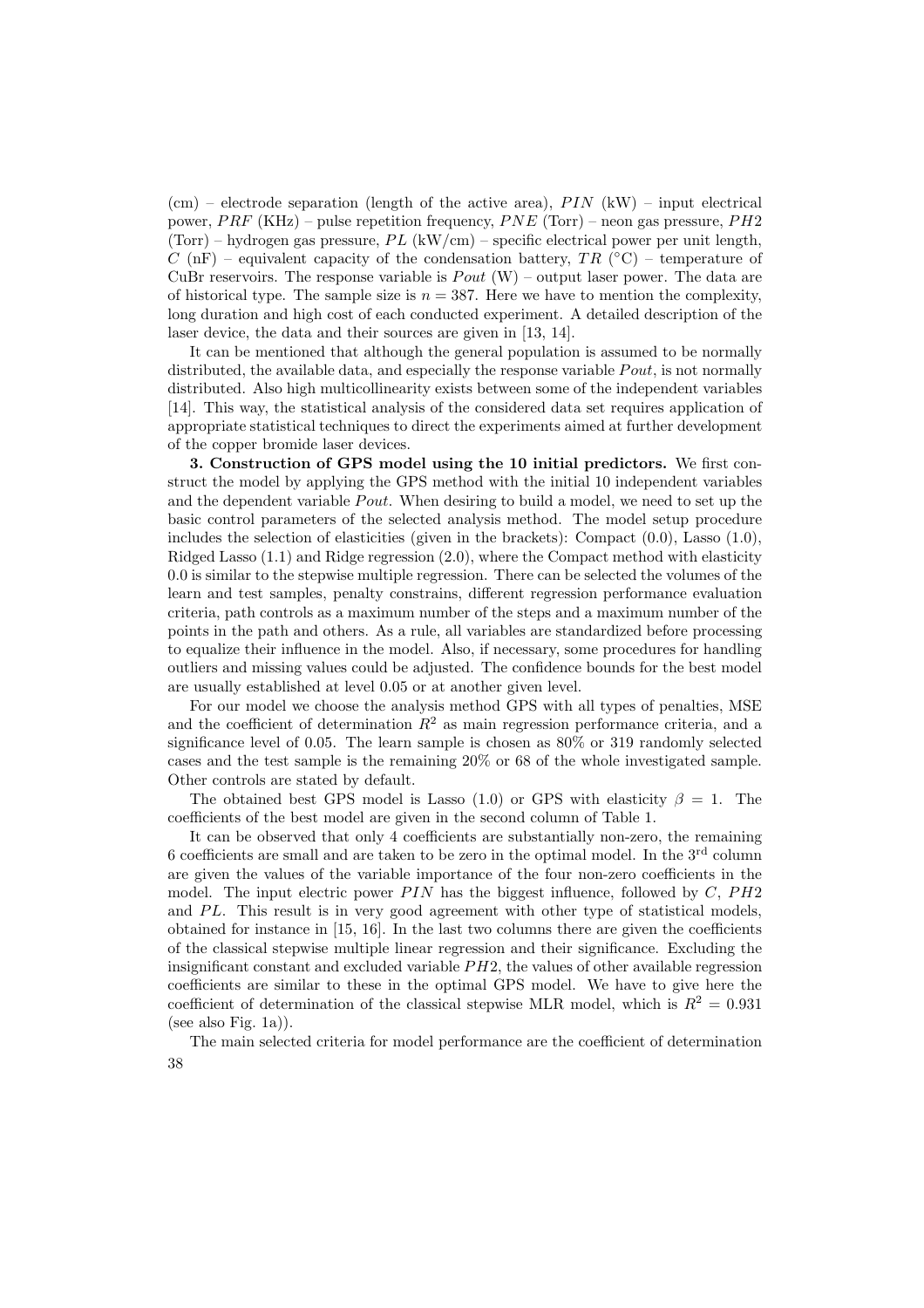Table 1. The coefficients and some characteristics for models with 10 initial variables

| Variable |              | Best GPS model: $Lasso(1.0)$               | Classical stepwise regression |              |  |
|----------|--------------|--------------------------------------------|-------------------------------|--------------|--|
|          | Coefficients | Variable<br>importance <sup><i>a</i></sup> | Coefficients                  | Significance |  |
| Constant | $-25.41652$  |                                            | $-14.160$                     | 0.104        |  |
| PIN      | 10.98233     | 100                                        | 11.044                        | 0.000        |  |
| L        | 0.21793      |                                            | 0.219                         | 0.000        |  |
| DR.      | 0.33317      |                                            | 0.460                         | 0.000        |  |
| PH2      | 5.43409      | 46.7                                       |                               |              |  |
| C        | $-6.14385$   | 53.3                                       | $-6.258$                      | 0.000        |  |
| PRF      | $-0.03769$   |                                            |                               |              |  |
| TR       | $-0.03265$   |                                            | $-0.049$                      | 0.001        |  |
| D        | 0.13923      |                                            |                               |              |  |
| PL       | 1.63285      | 13.3                                       | 1.580                         | 0.003        |  |
| PNE      | $-0.01892$   |                                            |                               |              |  |

 $\mathrm{^aThe}$  values of the variable importance is relative to the biggest importance, equal to 100.



Fig. 1. Comparison of the experimental data of the output laser power Pout versus the predicted values from the following models: a) stepwise multiple linear regression; b) the best GPS model, based on the 10 initial independent variables; c) the best GPS/Rule Learner – ISLE model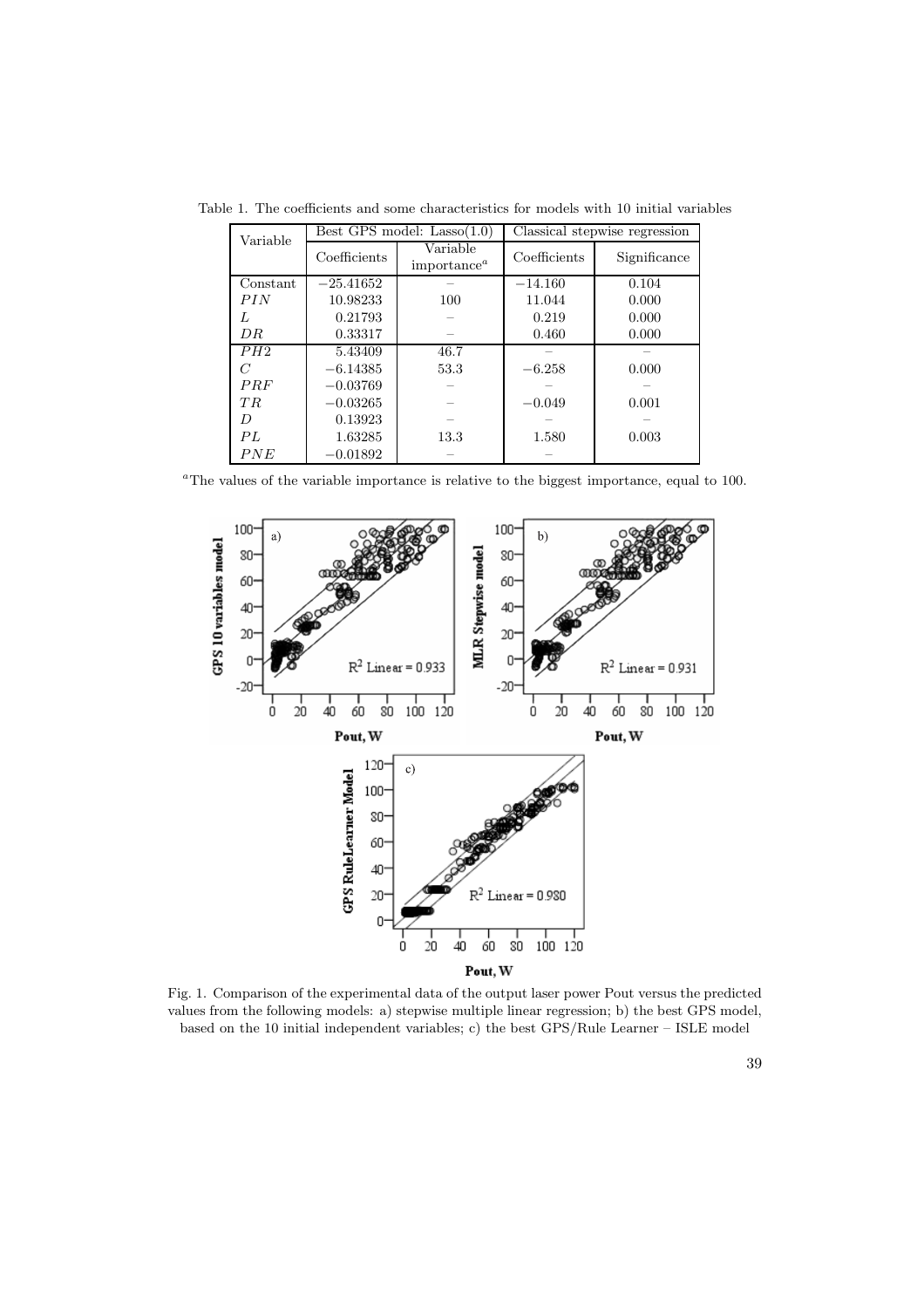$R<sup>2</sup>$  and MSE, for the learn and test samples. Other standard measures of goodness-of-fit such as RMSE (root MSE), MAD (mean absolute deviation), AIC (Akaike Information Criterion) and others are also calculated and can be used for model evaluation. The basic performance characteristics of the obtained GPS models in this study are given in Table 2. The plots of the model predicted values against the experimental values of the output laser power  $Pout$  are given in Fig. 1a) and b).

4. Construction of GPS model using the variables from the TreeNet tree ensemble. As was mentioned above, the GPS regression has some limitations that could be overcome by applying it jointly with the TreeNet and other data mining techniques. The idea is to preprocess the initial data set by the TreeNet method, which produces regression models in the form of a large amount of small decision trees (6) [10]. Each tree typically contains about six terminal nodes. On the basis of the trees new predictor variables are determined. This way a new data set can be obtained in order to run a regularized regression, namely the GPS, and to improve the model. As was mentioned above, the ISLE and Rule Learner techniques are designed to optimize the TreeNet original solution by compressing the tree ensemble and post-processing the rules.

| Criterion     | Best GPS 10-variables |             | Best GPS/RuleLearner       |             |  |
|---------------|-----------------------|-------------|----------------------------|-------------|--|
|               | model: $Lasso(1.0)$   |             | model: $ISLE - Lasso(1.0)$ |             |  |
|               | Learn sample          | Test sample | Learn sample               | Test sample |  |
| <b>MSE</b>    | 80.471                | 94.211      | 21.805                     | 43.488      |  |
| <b>RMSE</b>   | 8.971                 | 9.706       | 4.670                      | 6.595       |  |
| <b>MAD</b>    | 5.978                 | 6.974       | 3.247                      | 4.620       |  |
| <b>MRAD</b>   | 0.380                 | 0.415       | 0.272                      | 0.260       |  |
| $R^{\wedge}2$ | 0.933                 | 0.930       | 0.982                      | 0.968       |  |

AIC 1421.742 331.098 1019.209 292.530

Table 2. Basic statistics of model performance for the obtained optimal GPS models

In our analysis we used all possible combinations of all these techniques and carried out the GPS regularized regression by choosing the upper limit of 200 trees. All other control parameters were fixed to the same settings as in the previous analysis in Section 3. For the original TreeNet model, the MSE as a function of the number of trees is shown in Fig. 2.



Fig. 2. Dependence of the MSE on the number of trees in the TreeNet model

One can observe the fast improvement in terms of the mean squared error when the 40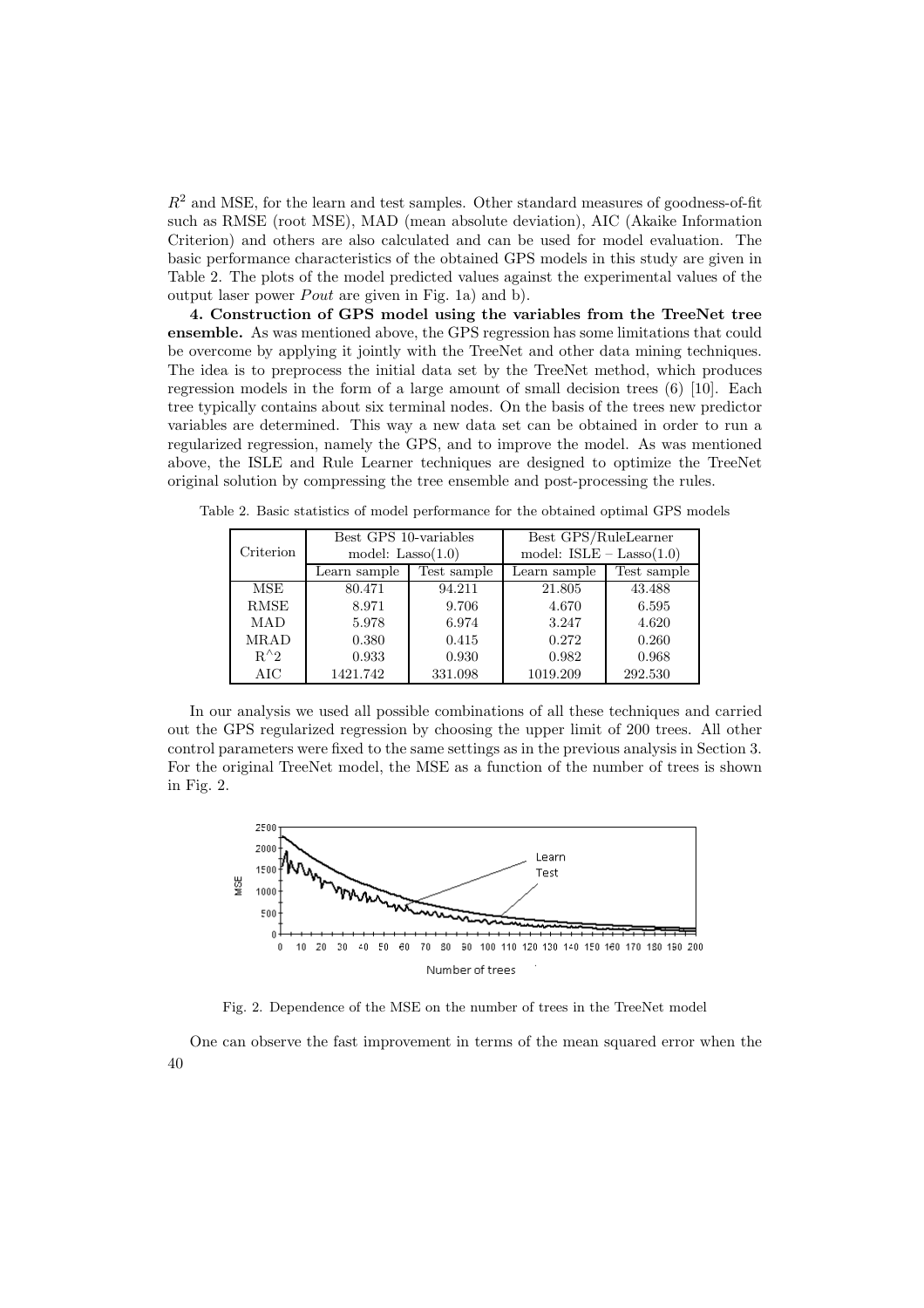number of trees increases.

The model performance for different methods is illustrated in Fig. 3. Detailed information is given in Table 3. Here the ISLE model with GPS-Lasso $(1.0)$  is the optimal one, with only 17 trees included in the model, respectively 18 non-zero coefficients, taking into account the constant term. The basic statistics of model performance are presented in the last 2 columns of Table 2. The comparison of the predicted values with the experimental values of Pout are plotted in Fig. 1c).



Fig. 3. Model performance of the RL techniques. The noted original model corresponds to the pure TreeNet model

Table 3. Basic statistics of model performance for the different GPS models

| Model                        | Learn<br>$R^2$ | Learn<br>$N$ Coef. | $%$ Comp-<br>ression | Test<br>$R^2$ | Test<br>$N$ Coef. | $%$ Comp-<br>ression | Elasticity    |
|------------------------------|----------------|--------------------|----------------------|---------------|-------------------|----------------------|---------------|
| Original (TreeNet) $0.94263$ |                | 195                | $0.0\%$              | 0.90712       | <b>200</b>        | $0.0\%$              |               |
| <b>ISLE</b>                  | 0.98172        | 17                 | 91.3%                | 0.96762       | 17                | 91.0%                | Lasso $(1.0)$ |
| RuleLearner                  | 0.98994        | 81                 | $95.8\%$             | 0.98014       | 81                | $95.5\%$             | Lasso $(1.0)$ |
| ISLE_RuleLearner             | 0.98993        | 83                 | 95.7%                | 0.98013       | 83                | 95.5%                | Lasso $(1.0)$ |

5. Discussion with conclusion. From Table 1 and Fig. 1a) and b) one can see that the best GPS model based only on the initial 10 variables and the response has almost the same performance as the classical stepwise MLR model. As shown in Table 2, the obtained best GPS models demonstrate very good statistical indices, including relatively high values of the coefficient of determination  $R^2$  of around and over 93%. The second best GPS/RuleLearner model was found to be an ISLE model with  $R^2$  equal to 98% for the learn sample and 97% for the test sample. This performance is in good agreement with 95% accuracy of the physical measures. In conclusion, all derived models can be used to describe and predict the experiment.

At the same time, from a practical point of view, the predictions of the models in the region of high laser output power as seen in Fig. 1, are not satisfactory and needs specific model selection strategy. This can be based on using special holdout samples when checking the model performance criteria. Also appropriate preliminary transformations of data or other approach may improve the accuracy of the models.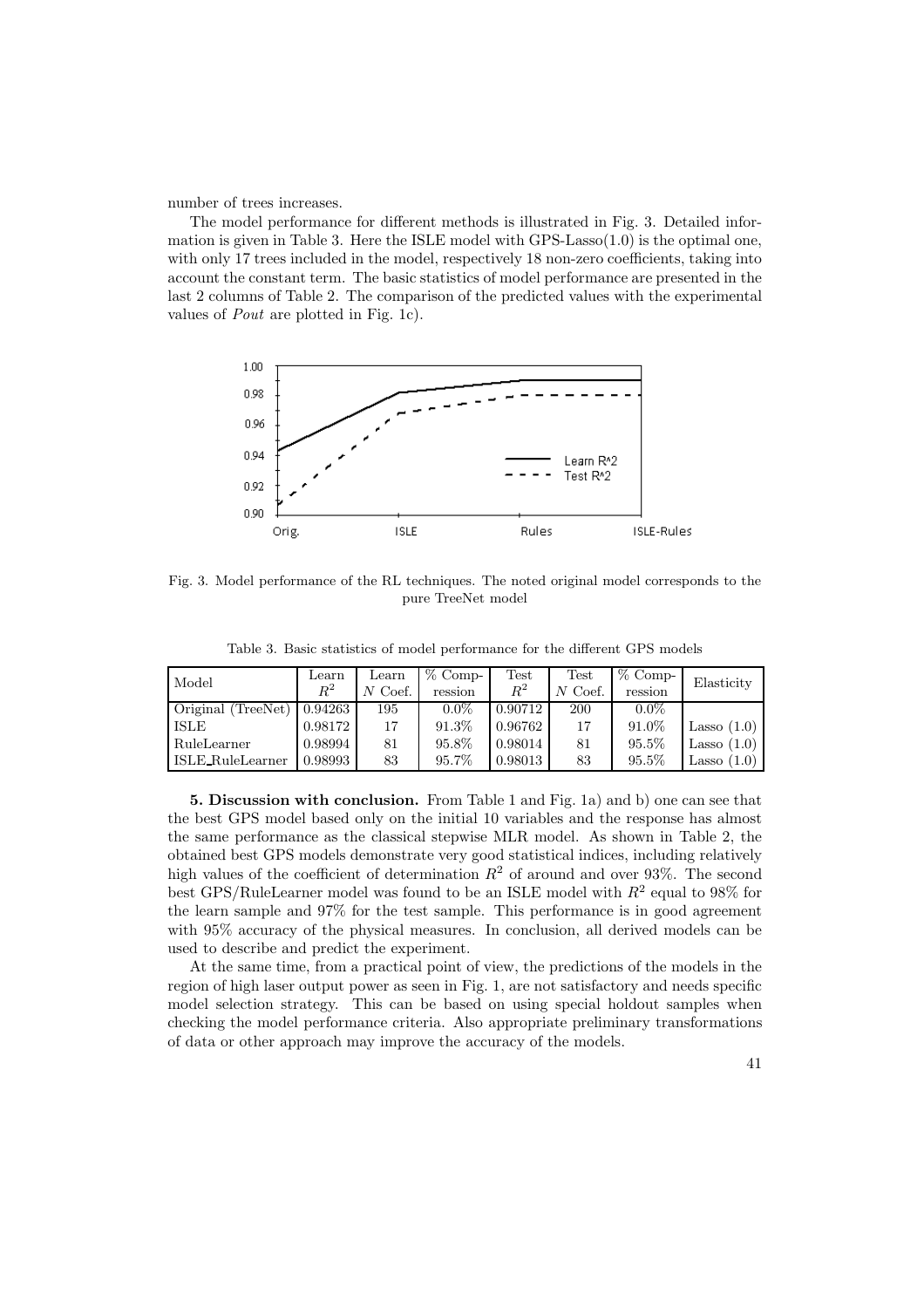Finally, we can note that the constructed models are comparable to the other existing models built on the same data sample using CART and MARS methods [15, 16]. It can be concluded that the obtained models can be further analyzed and used in order to improve the output laser characteristics, in our case the very important one – the output laser power.

#### REFERENCES

- [1] NIST/SEMATECH e-Handbook of Statistical Methods. http://www.itl.nist.gov/ div898/handbook/
- [2] R. Nisbet, J. Elder, G. Miner. Handbook of statistical analysis and data mining applications. Burlington: Elsevier Academic Press, 2009.
- [3] T. Hastie, R. Tibshirani, J. Friedman. The Elements of Statistical Learning: Data Mining, Inference and Prediction. New York: Springer, 2001.
- [4] A. E. Hoerl, R. W. Kennard. Ridge regression: Biased estimation for nonorthogonal problems. Technometrics, 42, 1 (1970), 80–86.
- [5] R. TIBSHIRANI. Regression shrinkage and selection via the lasso. J. Royal Statistical Soc., Ser. B, 58, 1 (1996), 267–288.
- [6] H. Zou, T. Hastie. Regularization and variable selection via the elastic net. J. Royal Statist. Soc., Ser. B, 67 (2005), 301–320.
- [7] J. H. Friedman. Fast sparse regression and classification. Stanford University Technical Report, 2008; published also in: International Journal of Forecasting, 28, 3 (2012), 722–738.
- [8] http://salford-systems.com
- [9] Salford Predictive Modeler software Users' Guide. Introducing Generalized PathSeeker. San Diego, Salford Systems, 2013.
- [10] J. H. Friedman. Greedy Function Approximation: A Gradient Boosting Machine. 1999 Reitz Lecture. Annals of Statistics, 29, 5 (2001), 1189–1232.
- [11] J. H. FRIEDMAN, B. E. POPESCU. Importance sampled learning ensembles. Stanford University, Department of Statistics. Technical Report, 2003. http://www-stat.stanford.edu/<sup>∼</sup>jhf/ftp/isle.pdf
- [12] J. H. Friedman, B. E. Popescu. Predictive Learning Via Rule Ensembles, 2003. http://www-stat.stanford.edu/<sup>∼</sup>jhf/ftp/RuleFit.pdf
- [13] N. V. Sabotinov. Metal vapor lasers. In: Gas Lasers (Eds M. Endo, R. F. Walter). Boca Raton, CRCPress, 2006, 449–494.
- [14] S. G. Gocheva-Ilieva, I. P. Iliev. Statistical Models of Characteristics of Metal Vapor Lasers. New York, Nova Science Publishers Inc., 2011.
- [15] I. P. Iliev, D. S. Voynikova, S. G. Gocheva-Ilieva. Simulation of the output power of copper bromide lasers by the MARS method. Quantum Electronics, 42, 4 (2012), 298–303.
- [16] I. P. Iliev, D. S. Voynikova, S. G. Gocheva-Ilieva. Application of the classification and regression trees for modeling the laser output power of a copper bromide vapor laser. Mathematical Problems in Engineering, 2013, (2013), Article ID 654845, 1–10.
- [17] J. H. FRIEDMAN. Multivariate adaptive regression splines (with discussion), The Annals of Statistics, 19, 1 (1991), 1–141.
- 42